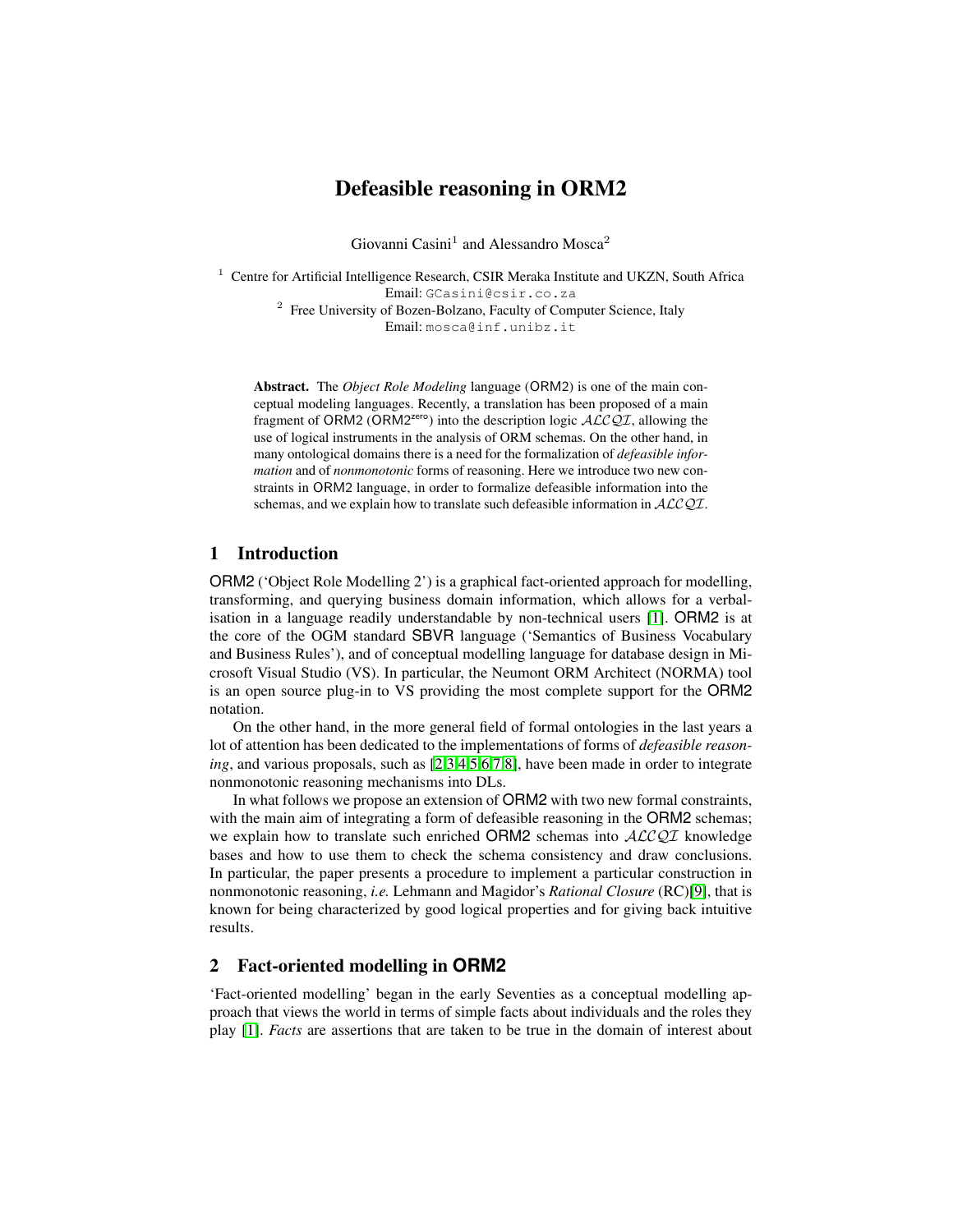

<span id="page-1-0"></span>Fig. 1. A conceptual schema including an instantiation of most of the ORM2 constraints.

*objects playing* certain *roles* (e.g. 'Alice is enrolled in the Computer Science program'). In ORM2 one has entities (e.g. a person or a car) and values (e.g. a *character string* or a *number*). Moreover, entities and values are described in terms of the types they belong to, where a type (e.g. House, Car) is a set of instances. Each entity in the domain of interest is, therefore, an instance of a particular type. The roles played by the entities in a given domain are introduced by means of logical predicates, and each predicate has a given set of roles according to its arity. Each role is connected to exactly one object type, indicating that the role is played only by the (possible) instances of that type ((e.g. TYPE(isBy.Student,Student)) - notice that, unlike ER, ORM2 makes no use of 'attributes'). ORM2 also admits the possibility of making an object type out of a relationship. Once a relation has been transformed into an object type, this last is called the objectification of the relation.

According to the ORM2 design procedure, after the specification of the relevant object types (i.e. entity and value types) and predicates, the static *constraints* must be considered. The rest of this section is devoted to an informal introduction of the constraint graphical representation, together with their intended semantics. Fig. [1](#page-1-0) shows an example of an ORM2 conceptual schema modelling the 'academic domain' (where the soft rectangles are entity types, the dashed soft rectangles are value types, and the sequences of one or more role-boxes are predicates). The example is not complete w.r.t. the set of all the ORM2 constraints but it aims at giving the feeling of the expressive power of the language. The following are among the constraints included in the schema (the syntax we devised for linearizing them is in square brackets):

- 1. Subtyping (depicted as thick solid and dashed arrows) representing 'is-a' relationships among types. A partition, made of a combination of an exclusive constraint (a circled 'X' saying that 'Research&TeachingStaff, Admin, Student are *mutually disjoint*'), and a total constraint (a circled dot for 'Research&TeachingStaff, Admin, Student completely *cover* their common supertype'). [O-SET<sub>Tot</sub>({Research&TeachingStaff, Admin, Student}, UNI-Personnel)]
- 2. An internal frequency occurrence saying that *if* an instance of Research&TeachingStaff plays the role of being lecturer in the relation isGivenBy, that instance can play the role at most 4 times [FREQ(isGivenBy.Research&TeachingStaff,(1,4))]. A frequency occurrence may span over more than one role, and suitable frequency *ranges* can be specified. *At*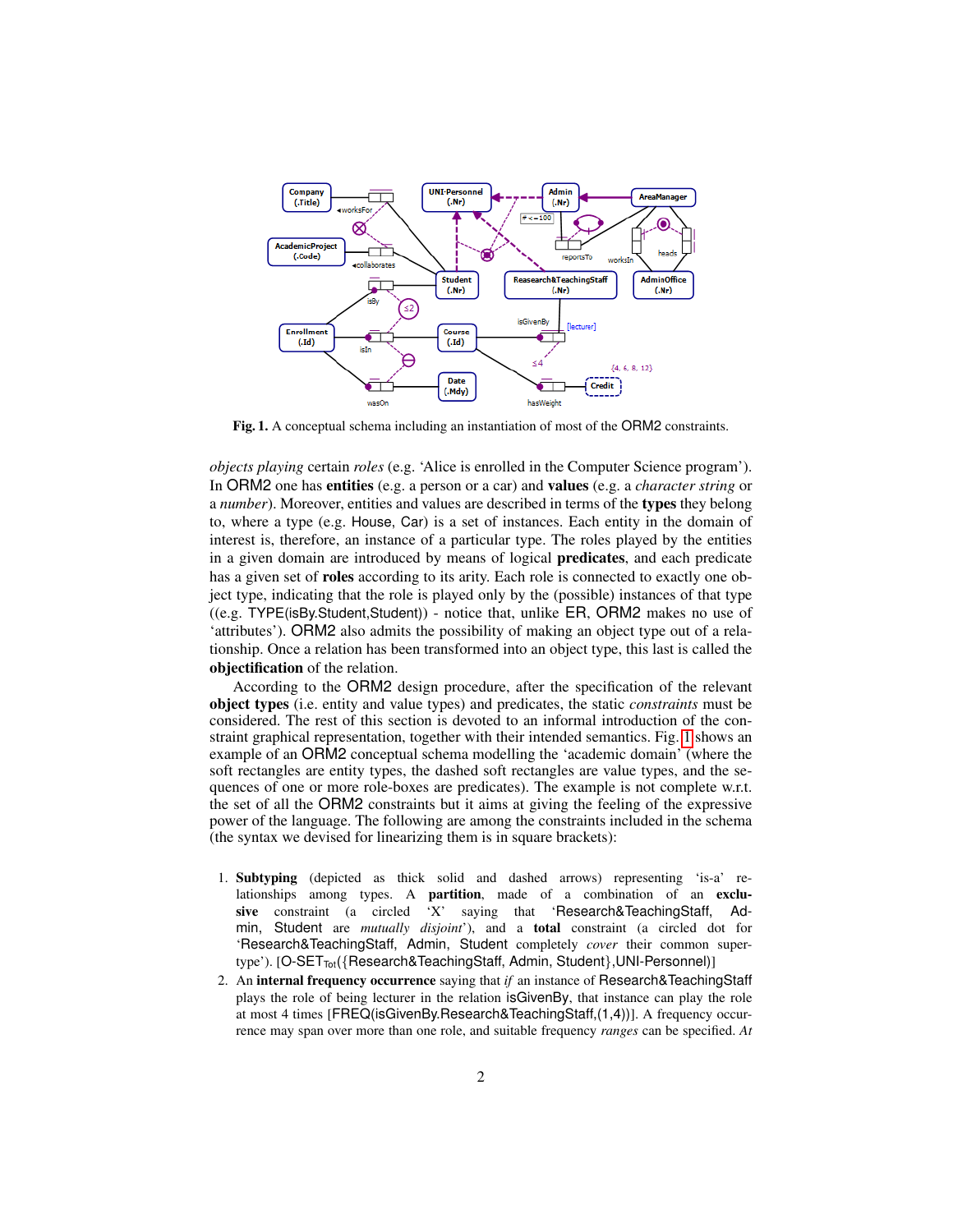*most one* cardinalities (depicted as continuos bars) are special cases of frequency occurrence called internal uniqueness constraints [e.g. FREQ(hasWeight.Course,(1,1))].

- 3. An external frequency occurrence applied to the roles played by Student and Course, meaning that 'Students are allowed to enrol in the same course *at most twice*'. [FREQ(isIn.Course,isBy.Student,(1,2))]
- 4. An external uniqueness constraint between the role played by Course in isIn and the role played by Date in wasOn, saying that 'For each combination of Course and Date, *at most one* Enrollment isIn that Course and wasOn that Date'. [FREQ(isIn.Course,wasOn.Date,(1,1))]
- 5. A mandatory participation constraints (graphically represented by a dot), among several other, saying that 'Each Course isGivenBy *at least one* instance of the Research&TeachingStaff type' (combinations of mandatory and uniqueness translate into *exaclty one* cardinality constraints). [MAND(isGivenBy.Research&TeachingStaff,Research&TeachingStaff)]
- 6. A disjunctive mandatory participation, called inclusive-or constraint (depicted as a circled dot), linking the two roles played by the instances of AreaManager meaning that 'Each area manager *either* works in *or* heads (or *both*)'. [MAND({worksIn.AreaManager,heads.AreaManager},AreaManager)]
- 7. An object cardinality constraint forcing the number of the Admin instances to be less or equal to 100 (role cardinality constraints, applied to role instances, are also part of ORM2). [O-CARD(Admin)=(0,100)]
- 8. An object type value constraint indicating which values are allowed in Credit (role value constraints can be also expressed to indicate which values are allowed to play a given role).  $[V-VAL(Credit) = {4,6,8,12}]$
- 9. An exclusion constraint (depicted as circled 'X') between the two roles played by the instances of Student, expressing the fact that no student can play *both* these roles. Exclusion constraint can also span over arbitrary sequences of roles. The combination of exclusion and inclusive-or constraints gives rise to exclusive-or constraints meaning that each instance in the attached entity type plays *exactly one* of the attached roles. Exclusion constraints, together with subset and equality, are called *set-comparison* constraints. [R-SET<sub>Exc</sub>(worksFor.Student,collaborates.Student)]
- 10. A ring constraint expressing that the relation reportsTo is *asymmetric*. [RINGAsym(reportTo.Admin,reportTo.AreaManager)]

A comprehensive list of all the ORM2 constraints, together with their graphical representation, can be found in [\[1\]](#page-11-0).

## 3 The  $ALCQI$  encoding of ORM2<sup>zero</sup>

With the main aim of relying on available tools to reason in an effective way on ORM2 schemas, an encoding in the description logic  $\text{ALCQI}$  for which tableaux-based reasoning algorithms with a tractable computational complexity have been developed [\[10\]](#page-11-9). ALCQI corresponds to the basic DL ALC equipped with *qualified cardinality restrictions* and *inverse roles*, and it is a fragment of the OWL2 web ontology language (a complete introduction of the syntax and semantics of  $\mathcal{ALCQI}$  can be found in [\[11\]](#page-11-10)). We also introduce in the  $ALCQI$  language the expression ' $C \supset D$ ' as an abbreviation for the expression  $\neg C \sqcup D'$ .

Now, the discrepancy between ORM2 and  $ALCQI$  poses two main obstacles that need to be faced in order to provide the encoding. The first one, caused by the absence of n-ary relations in ALCQI, is overcome by means of *reification*: for each relation R of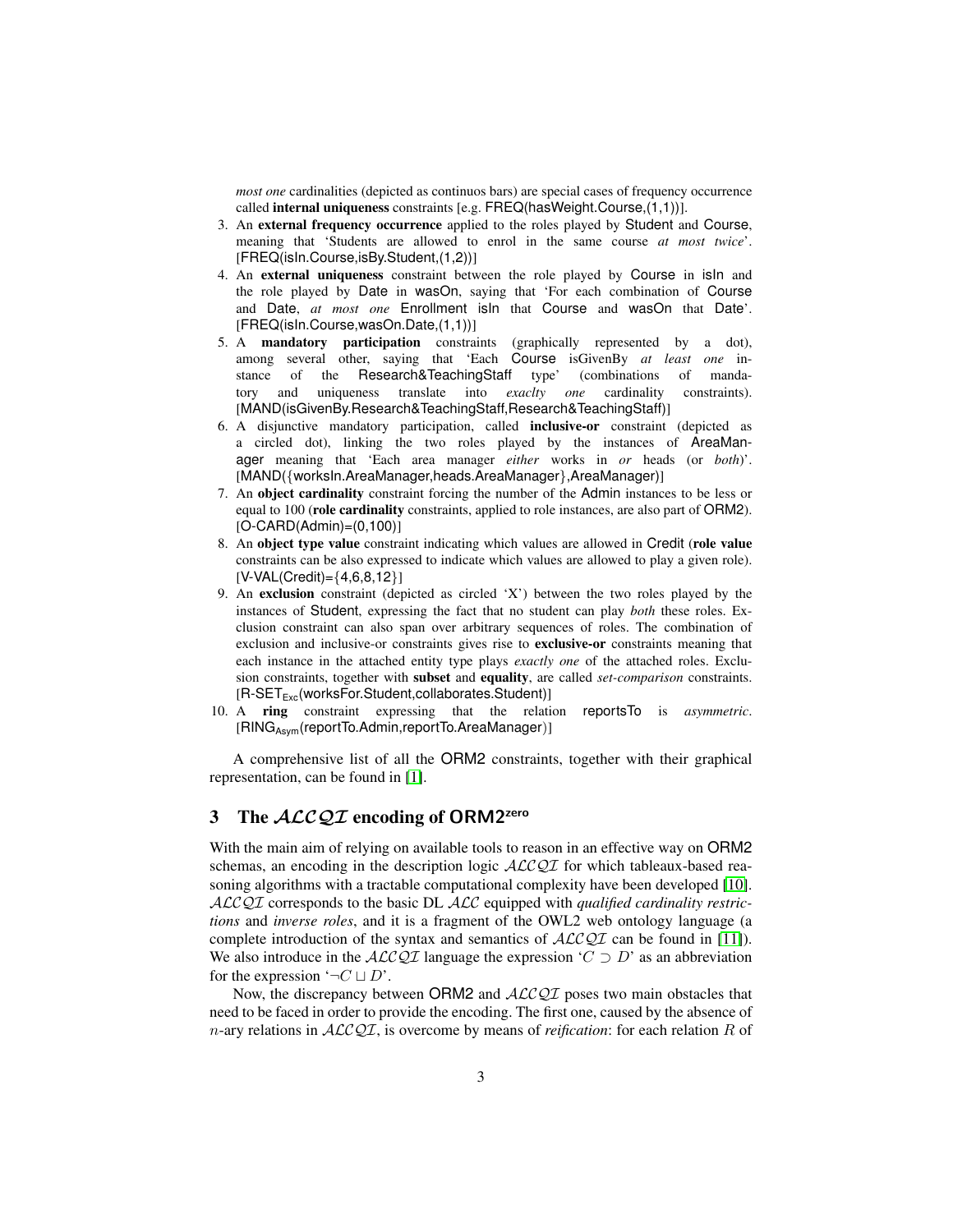arity  $n \geq 2$ , a new atomic concept  $A_R$  and n functional roles  $\tau(R.a_1), \ldots, \tau(R.a_n)$  are introduced. The tree-model property of ALCQI guarantees the *correctness* encoding w.r.t. the reasoning services over ORM2. Unfortunately, the second obstacle fixes, once for all, the limits of the encoding:  $\text{ALCQI}$  does not admit neither arbitrary set-comparison assertions on relations, nor external uniqueness or uniqueness involving more than one role, or arbitrary frequency occurrence constraints. In other terms, it can be proven that  $ALCQI$  is strictly contained in ORM2. The analysis of this inclusion thus led to identification of the fragment called ORM2zero which is maximal with respect to the expressiveness of  $\text{ALCQI}$ , and still expressive enough to capture the most frequent usage patterns of the conceptual modelling community. Let  $ORM2<sup>zero</sup>$  =  $\{ \text{TYPE}, \text{FREG}^-, \text{MAND}, \text{R-SET}^-, \text{O-SET}_{\text{Isa}}, \text{O-SET}_{\text{Tot}}, \text{O-SET}_{\text{Ex}}, \text{OBJ} \}$  be the fragment of ORM2 where: (i) FREQ<sup>−</sup> can only be applied to single roles, and (ii) R-SET<sup>-</sup> applies either to entire relations of the same arity or to two single roles. The encoding of the semantics of ORM2<sup>zero</sup> shown in table 1 is based on the  $S^{ALCQI}$ signature made of: (i) A set  $E_1, E_2, \ldots, E_n$  of concepts for *entity types*; (ii) a set  $V_1, V_2, \ldots, V_m$  of concepts for *value types*; (iii) a set  $A_{R_1}, A_{R_2}, \ldots, A_{R_k}$  of concepts for objectified *n*-ary *relations*; (iv) a set  $D_1, D_2, \ldots, D_l$  of concepts for *domain symbols*; (v)  $1, 2, \ldots, n_{max} + 1$  roles. Additional *background axioms* are needed here in order to: (i) force the interpretation of the  $ALCQI$  knowledge base to be correct w.r.t. the corresponding ORM2 schema, and (ii) guarantee that that any model of the resulting  $ALCQI$  can be 'un-reified' into a model of original ORM2<sup>zero</sup> schema. The correctness of the introduced encoding is guaranteed by the following theorem (whose complete proof is available at [\[12\]](#page-11-11)):

**Theorem 1.** Let  $\Sigma^{zero}$  be an ORM2<sup>zero</sup> conceptual schema and  $\Sigma^{ALCQL}$  the ALCQI *KB constructed as described above. Then an object type* O *is consistent in* Σ*zero if and only if the corresponding concept O is satisfiable w.r.t.*  $\Sigma^{ALCQI}$ *.* 

Let us conclude this section with some observation about the complexity of reasoning on ORM2 conceptual schemas, and taking into account that all the reasoning tasks for a conceptual schema can be reduced to object type consistency. Undecidability of the ORM2 object type consistency problem can be proven by showing that arbitrary combinations of subset constraints between n-ary relations and uniqueness constraints over single roles are allowed [\[13\]](#page-11-12). As for ORM2<sup>zero</sup>, one can conclude that object type consistency is EXPTIME-complete: the upper bound is established by reducing the ORM2<sup>zero</sup> problem to concept satisfiability w.r.t. ALCQI KBs (which is known to be EXPTIME-hard) [\[14\]](#page-11-13), the lower bound by reducing concept satisfiability w.r.t.  $ALC$  KBs (which is known to be  $EXPTIME$ -complete) to object consistency w.r.t. ORM2<sup>zero</sup> schemas [\[15\]](#page-11-14). Therefore, we obtain the following result:

<span id="page-3-0"></span>Theorem 2. *Reasoning over* ORM2zero *schemas is* EXPTIME*-complete.*

#### 4 Rational Closure in *ACCQT*

Now we briefly present the procedure to define the analogous of RC for the DL language  $\text{ACCQI}$ . A more extensive presentation of such a procedure can be found in [\[4\]](#page-11-3): it is defined for  $ALC$ , but it can be applied to  $ALCQI$  without any modifications. RC is one of the main construction in the field of nonmonotonic logics, since it has a solid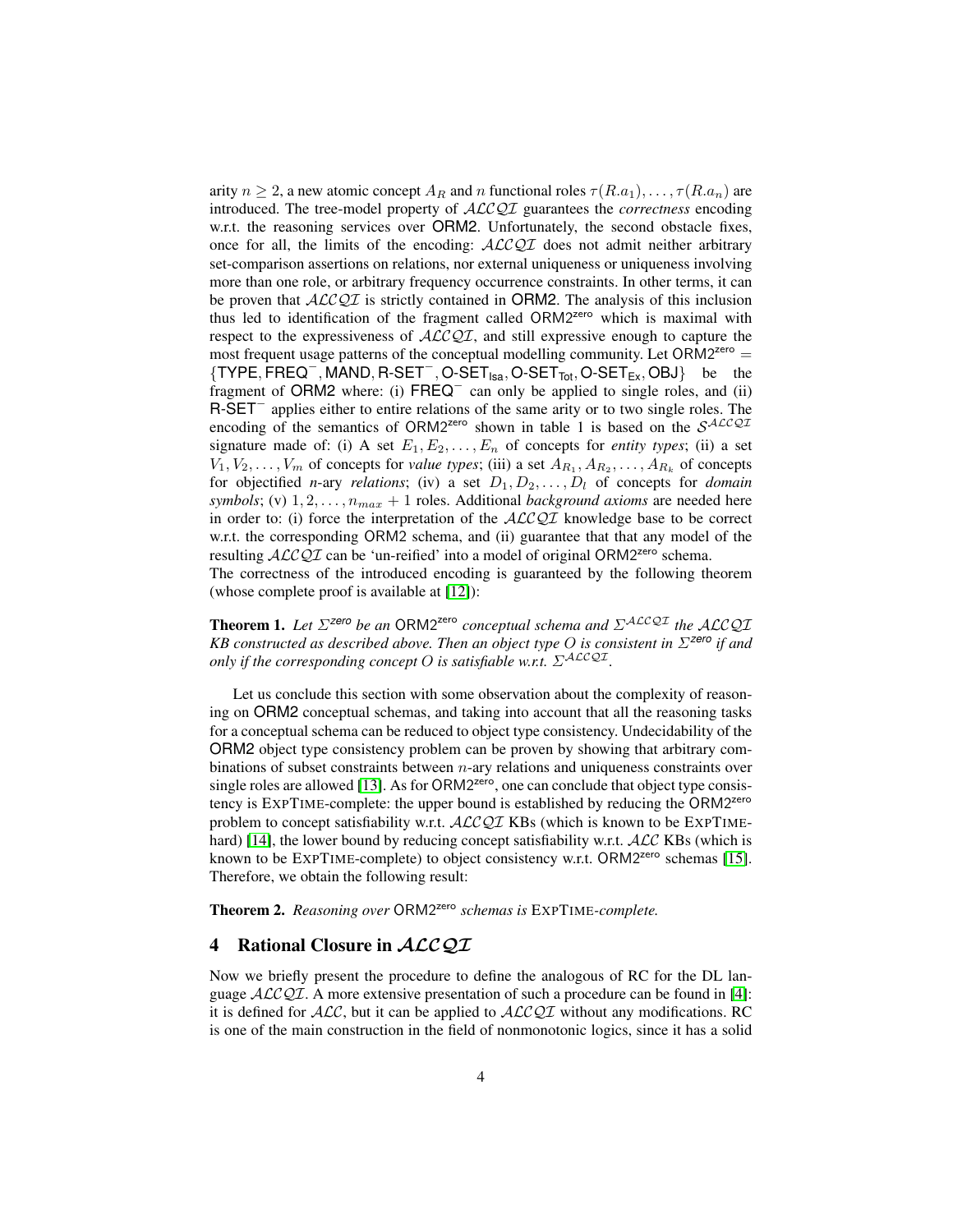Table 1. ALCQI encoding.

| Background domain axioms:                                                    | $E_i \sqsubseteq \neg (D_1 \sqcup \cdots \sqcup D_l)$ for $i \in \{1, \ldots, n\}$<br>$V_i \sqsubseteq D_j$ for $i \in \{1, \ldots, m\}$ , and some j with $1 \leq j \leq l$<br>$D_i \sqsubseteq \bigcap_{i=i+1}^{l} \neg D_i$ for $i \in \{1, \ldots, l\}$<br>$\top \sqsubseteq A_{\top_1} \sqcup \cdots \sqcup A_{\top_{n_{max}}}$<br>$\top \sqsubset (\leq 1i.\top)$ for $i \in \{1,\ldots,n_{max}\}\$<br>$\forall i \perp \square \forall i + 1 \perp \bot$ for $i \in \{1, \ldots, n_{max}\}\$<br>$A_{\top_n} \equiv \exists 1.A_{\top_1} \sqcap \cdots \sqcap \exists n.A_{\top_1} \sqcap \forall n+1.\bot$ for $n \in \{2,\ldots,n_{max}\}\$<br>$A_R \sqsubseteq A_{\top_n}$ for each atomic relation R of arity n<br>$A \sqsubset A_{\top}$ , for each atomic concept A |
|------------------------------------------------------------------------------|---------------------------------------------------------------------------------------------------------------------------------------------------------------------------------------------------------------------------------------------------------------------------------------------------------------------------------------------------------------------------------------------------------------------------------------------------------------------------------------------------------------------------------------------------------------------------------------------------------------------------------------------------------------------------------------------------------------------------------------------------------------------------------|
| $\mathsf{TYPE}(R.a, O)$                                                      | $\exists \tau(R.a)^-.A_R \sqsubseteq O$                                                                                                                                                                                                                                                                                                                                                                                                                                                                                                                                                                                                                                                                                                                                         |
| $FREQ^{-}(R.a, \langle min, max \rangle)$                                    | $\exists \tau(R.a)^-.A_R \sqsubseteq \geq \min \tau(R.a)^-.A_R \sqcap \leq \max \tau(R.a)^-.A_R$                                                                                                                                                                                                                                                                                                                                                                                                                                                                                                                                                                                                                                                                                |
| $MAND({R}^1.a_1,\ldots,R^1.a_n,$<br>$\ldots, R^k.a_1,\ldots, R^k.a_m\}$ , O) | $O \subseteq \exists \tau(R^1.a_1)^-, A_{R^1} \sqcup \cdots \sqcup \exists \tau(R^1.a_n)^-, A_{R^1} \sqcup \cdots \sqcup$<br>$\exists \tau(R^k.a_1)^-, A_{R^k} \sqcup \cdots \sqcup \exists \tau(R^k.a_m)^-, A_{R^k}$                                                                                                                                                                                                                                                                                                                                                                                                                                                                                                                                                           |
| $(A)$ R-SET <sub>Sub</sub> $(A, B)$                                          | $A_R \sqsubseteq A_S$ (A) $A = \{R.a_1, \ldots, R.a_n\}, B = \{S.b_1, \ldots, S.b_n\}$                                                                                                                                                                                                                                                                                                                                                                                                                                                                                                                                                                                                                                                                                          |
| (A)                                                                          |                                                                                                                                                                                                                                                                                                                                                                                                                                                                                                                                                                                                                                                                                                                                                                                 |
| $R\text{-}\mathsf{SET}_{\text{Exc}}^-(A,B)$                                  | $A_R \sqsubseteq A_{\top_n} \sqcap \neg A_S$                                                                                                                                                                                                                                                                                                                                                                                                                                                                                                                                                                                                                                                                                                                                    |
| (B)<br>$R\text{-}\mathsf{SET}_{\textsf{Sub}}^-(A, B)$                        | $\exists \tau(R.a_i)^-.A_R \sqsubseteq \exists \tau(S.b_i)^-.A_S$ (B) $_{A = \{R.a_i\}, B = \{S.b_i\}}$                                                                                                                                                                                                                                                                                                                                                                                                                                                                                                                                                                                                                                                                         |
| (B)<br>$R\text{-}\mathsf{SET}_{\text{Exc}}^-(A,B)$                           | $\exists \tau(R.a_i)^-.A_R \sqsubseteq A_{\top_n} \sqcap \neg \exists \tau(S.b_i).A_S$                                                                                                                                                                                                                                                                                                                                                                                                                                                                                                                                                                                                                                                                                          |
| $O-SET_{\text{Isa}}(\{O_1,\ldots,O_n\},O)$                                   | $O_1 \sqcup \cdots \sqcup O_n \sqsubset O$                                                                                                                                                                                                                                                                                                                                                                                                                                                                                                                                                                                                                                                                                                                                      |
| $O-SET_{Tot}(\{O_1,\ldots,O_n\},O)$                                          | $O \sqsubset O_1 \sqcup \cdots \sqcup O_n$                                                                                                                                                                                                                                                                                                                                                                                                                                                                                                                                                                                                                                                                                                                                      |
| $O-SET_{Ex}(\{O_1,\ldots,O_n\},O)$                                           | $O_1 \sqcup \cdots \sqcup O_n \sqsubseteq O$ and $O_i \sqsubseteq \sqcap_{i=i+1}^n \neg O_i$ for each $i=1,\ldots,n$                                                                                                                                                                                                                                                                                                                                                                                                                                                                                                                                                                                                                                                            |
| OBJ(R, O)                                                                    | $O \equiv A_R$                                                                                                                                                                                                                                                                                                                                                                                                                                                                                                                                                                                                                                                                                                                                                                  |

logical characterization, it generally maintains the same complexity level of the underlying monotonic logic, and it does not give back counter-intuitive conclusions; its main drawback is in its inferential weakness, since there could be desirable conclusions that we won't be able to draw (see example [2](#page-6-0) below).

As seen above, each ORM2<sup>zero</sup>schema can be translated into an ALCQI TBox. A TBox  $T$  for  $ALCQI$  consists of a finite set of general inclusion axioms (GCIs) of form  $C \subseteq D$ , with C and D concepts. Now we introduce also a new form of information, the *defeaible inclusion axioms*  $C \n\subseteq D$ , that are read as 'Typically, an individual falling under the concept C falls also under the concept  $D'$ . We indicate with  $B$  the finite set of such inclusion axioms.

<span id="page-4-0"></span>*Example 1.* Consider a modification of the classical 'penguin example', with the concepts  $P, B, F, I, Fi, W$  respectively read as 'penguin', 'bird', 'flying', 'insect', 'fish', and 'have wings', and a role  $Prey$ , where a role instantiation  $(a, b)$ : Prey read as 'a preys for b'. We can define a defeasible KB  $K = \langle T, B \rangle$  with  $T = \{P \sqsubseteq B, I \sqsubseteq \neg Fi\}$  and  $B = \{P \sqsubseteq \neg F, B \sqsubseteq F,$  $P \in \forall Prey.Fi, B \in \forall Prey.I, B \in W$ .

In order to define the rational closure of a knowledge base  $\langle \mathcal{T}, \mathcal{B} \rangle$ , we must first of all transform the knowledge base  $\langle \mathcal{T}, \mathcal{B} \rangle$  into a new knowledge base  $\langle \Phi, \Delta \rangle$ , s.t. while  $\mathcal T$  and  $\mathcal B$  are sets of inclusion axioms,  $\Phi$  and  $\Delta$  are simply sets of concepts. Then, we shall use the sets  $\langle \Phi, \Delta \rangle$  to define a nonmonotonic consequence relation that models the rational closure. Here we just present the procedure, referring to [\[4\]](#page-11-3) for a more in-depth explanation of the various steps.

**Transformation of**  $\langle \mathcal{T}, \mathcal{B} \rangle$  into  $\langle \Phi, \Delta \rangle$ . Starting with  $\langle \mathcal{T}, \mathcal{B} \rangle$ , we apply the following steps.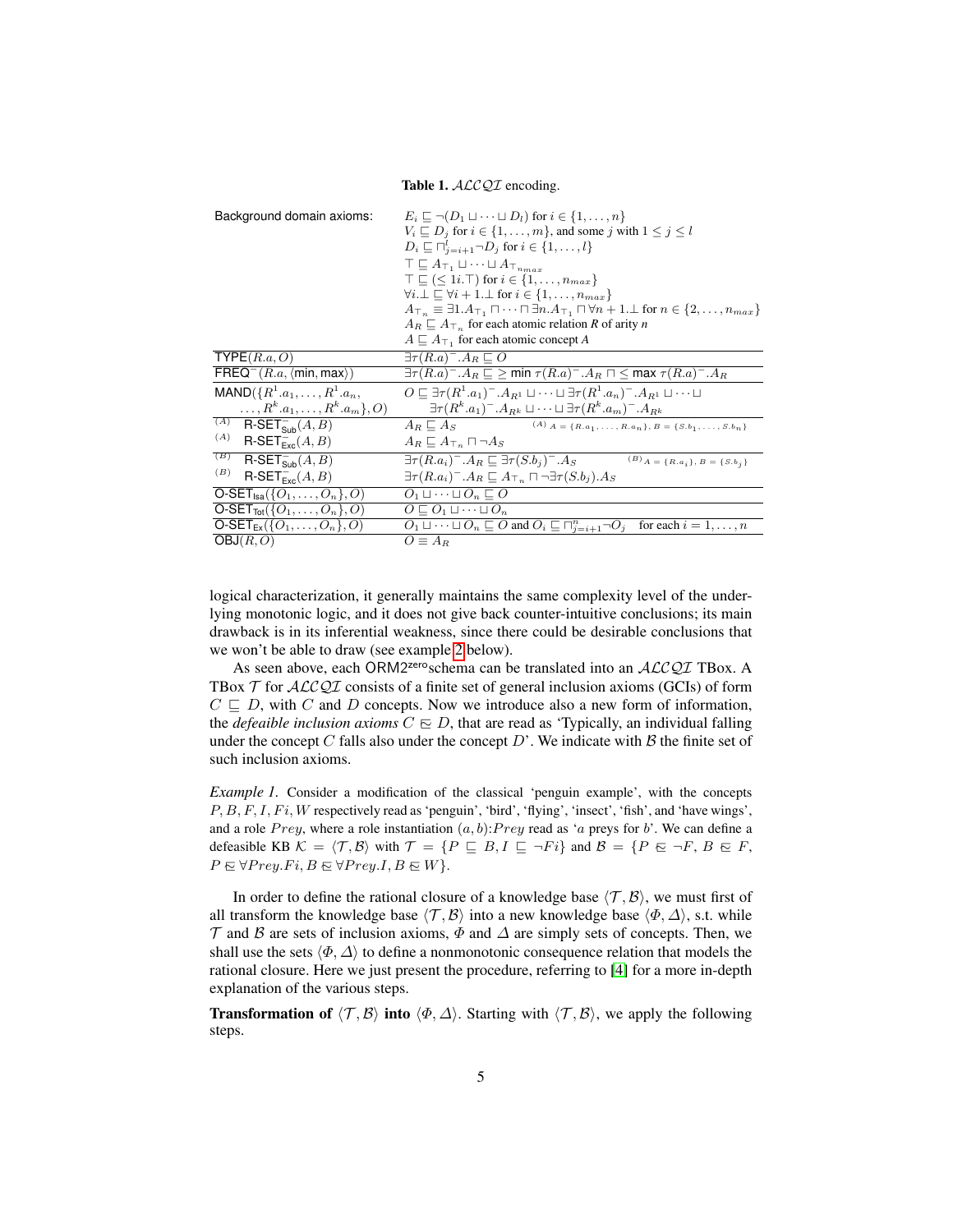- **Step 1.** Define the set representing the *strict form* of the set B, *i.e.* the set  $B^{\sqsubseteq} = \{C \sqsubseteq D \mid$  $C \n\in D \in \mathcal{B}$ , and define a set  $\mathfrak{A}_{\mathcal{B}}$  as the set of the antecedents of the conditionals in  $\mathcal{B}$ , *i.e.*  $\mathfrak{A}_{\mathcal{B}} = \{ C \mid C \in D \in \mathcal{B} \}.$
- Step 2. We determine an *exceptionality ranking* of the sequents in B using the set of the antecedents  $\mathfrak{A}_{\mathcal{B}}$  and the set  $\mathcal{B}^{\sqsubseteq}$ .
	- Step 2.1. A concept is considered *exceptional* in a knowledge base  $\langle \mathcal{T}, \mathcal{B} \rangle$  only if it is classically negated (*i.e.* we are forced to consider it empty), that is, C is exceptional in  $\langle T, \mathcal{B} \rangle$ only if  $\mathcal{T} \cup \mathcal{B}^{\sqsubseteq} \models \top \sqsubseteq \neg C$

where  $\models$  is the classical consequence relation associated to  $ALCQI$ . If a concept is considered exceptional in  $\langle \mathcal{T}, \mathcal{B} \rangle$ , also all the defeasible inclusion axioms in B that have such a concept as antecedent are considered exceptional. So, given a knowledge base  $\langle \mathcal{T}, \mathcal{B} \rangle$  we can check which of the concepts in  $\mathfrak{A}_\mathcal{B}$  are exceptional (we indicate the set containing them as  $E(\mathfrak{A}_\mathcal{B})$ , and consequently which of the axioms in  $\mathcal B$  are exceptional (the set  $E(\mathcal{B}) = \{ C \in D \mid C \in E(\mathfrak{A}_{\mathcal{B}}) \}.$ 

So, given a knowledge base  $\langle \mathcal{T}, \mathcal{B} \rangle$  we can construct iteratively a sequence  $\mathcal{E}_0, \mathcal{E}_1, \dots$  of subsets of  $\beta$  in the following way:

$$
- \mathcal{E}_0 = \mathcal{B}
$$

 $-\mathcal{E}_{i+1} = E(\mathcal{E}_i)$ 

Since B is a finite set, the construction will terminate with an empty set ( $\mathcal{E}_n = \emptyset$  for some  $n$ ) or a fixed point of  $E$ .

**Step 2.2** Using such a sequence, we can define a ranking function  $r$  that associates to every axiom in  $B$  a number, representing its level of exceptionality:

$$
r(C \boxtimes D) = \begin{cases} i & \text{if } C \boxtimes D \in \mathcal{E}_i \text{ and } C \boxtimes D \notin \mathcal{E}_{i+1} \\ \infty & \text{if } C \boxtimes D \in \mathcal{E}_i \text{ for every } i \end{cases}.
$$

Here we shall assume that every concept has a finite ranking value, and we shall deal with the possible occurrence of some concept with  $\infty$  as ranking value in the following section.

Step 3. Now we build a new formalization of the information contained in the knowledge base  $\langle \mathcal{T}, \mathcal{B} \rangle$ , translating each of the two sets of axioms into two sets of concepts,  $\Phi$  and  $\Delta$  respectively. The set Φ will simply correspond to the *materialization* of the inclusion axioms, *i.e.* the concepts translating the axioms.

$$
\Phi = \{ C \supset D \mid C \sqsubseteq D \in \mathcal{T} \}
$$

In order to define the set  $\Delta$ , given the rank value of the sequents in  $\beta$ , we construct a set of *default concepts*  $\Delta = \{\delta_0, \ldots, \delta_n\}$  (with *n* the highest rank-value in  $\mathcal{B}$ ), with

$$
\delta_i = \bigcap \{ C \supset D \mid C \in D \in \mathcal{B} \text{ and } r(C \in D) \geq i \} .
$$

Hence we substitute the conceptual system  $\langle \mathcal{T}, \mathcal{B} \rangle$  with the pair  $\langle \Phi, \Delta \rangle$ , where  $\Phi$  and  $\Delta$  are sets of concepts, the former containing concepts to be considered valid for every individual of the domain, the latter containing concepts to be considered *defeasibly* valid, *i.e.* we apply such default concepts to an individual only if they are consistent with the information in our knowledge base. It is not difficult to see that the concepts in  $\Delta$  are linearly ordered by  $\models$ , that is, for every  $\delta_i$ ,  $0 \leq i < n - 1$ ,  $\models \delta_i \sqsubseteq \delta_{i+1}$ .

<span id="page-5-0"></span>**Rational Closure.** Consider now  $\Phi = \{C_1 \supset D_1, \ldots, C_m \supset D_m\}$  and  $\Delta =$  ${\lbrace \delta_0, \ldots, \delta_n \rbrace}$ . We define a nonmonotonic consequence relation between the concepts  $\vdash_{\langle \Phi, \Delta \rangle}$  that determines what presumably follows from a finite set of concepts *Γ*. Simply, a concept D is a defeasible consequence of  $\Gamma$  if it classically follows from  $\Gamma$ , the strict information contained in the knowledge base  $(i.e. \Phi)$ , and the first default concept  $\delta_i$  that in the sequence  $\langle \delta_0, \ldots, \delta_n \rangle$  results classically consistent with the rest of the premises.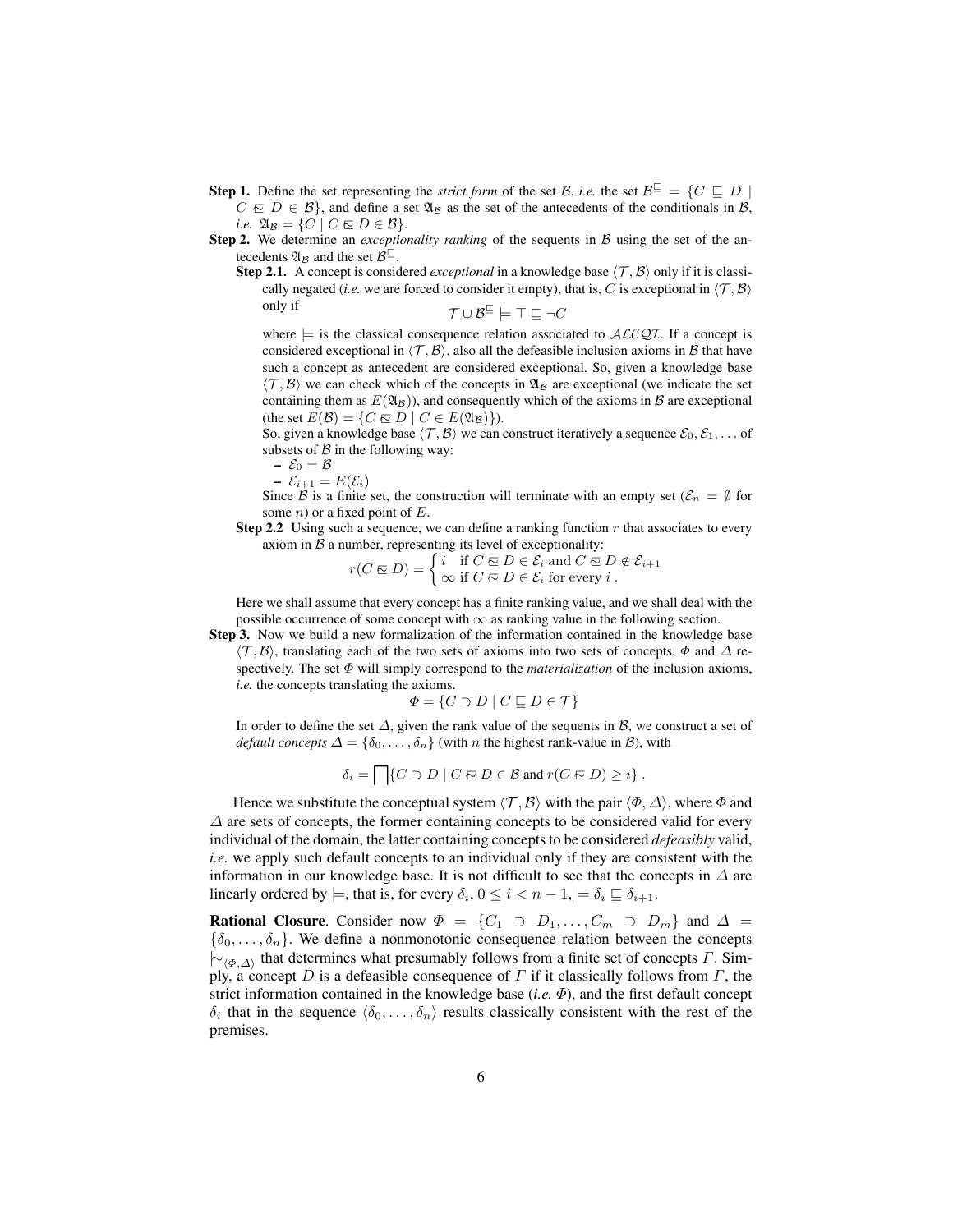**Definition 1.**  $\Gamma \rvert_{\sim_{\langle \Phi, \Delta \rangle}} D$  iff  $\models \Box \Gamma \sqcap \Box \Phi \sqcap \delta_i \sqsubseteq D$ , where  $\delta_i$  is the first  $(\Gamma \cup \Phi)$ *consistent formula*<sup>[3](#page-6-1)</sup> *of the sequence*  $\langle \delta_0, \ldots, \delta_n \rangle$ *.* 

You can find in [\[4\]](#page-11-3) an explanation of why the above procedure for DL corresponds to the rational closure defined by Lehmann and Magidor for propositional languages, and satisfies the DL translation of the basic properties characterizing rational consequence relations.

**Proposition 1** ([\[4\]](#page-11-3), Proposition 4).  $\vdash_{\langle \Phi, \Delta \rangle}$  is a consequence relation containing  $\mathcal{K} =$  $\langle T, \mathcal{B} \rangle$  *and satisfying the properties of the rational consequence relations.* 

Moreover, as deciding entailment in  $ALCQI$  is EXPTIME-complete (see Theorem [2\)](#page-3-0), and since the decidability problem for the rational closure is reducible to a finite number of decision w.r.t. the classical  $\text{ACCQI}$  consequence relation, we obtain immediately that

**Proposition 2.** *Deciding*  $C$  $\sim_{\widetilde{(\mathcal{T},\widetilde{\Delta})}} D$  *in ALCQI is an EXPTIME-complete problem.* 

<span id="page-6-0"></span>*Example 2.* Consider the KB of Example [1.](#page-4-0) Hence, we start with  $K = \langle T, \mathcal{B} \rangle$ . The strict form of B is  $\mathcal{B}^{\sqsubseteq} = \{P \sqsubseteq \neg F, B \sqsubseteq F, P \sqsubseteq \forall Prey.Fi, B \sqsubseteq \forall Prey.I, B \sqsubseteq W\}$ , with  $\mathfrak{A}_\mathcal{B} =$  ${P, B}$ . Following the procedure at **Step 2**, we obtain the exceptionality ranking of the sequents:  $\mathcal{E}_0 = \{P \sqsubseteq \neg F, B \sqsubseteq F, P \sqsubseteq \forall Prey. Fi, B \sqsubseteq \forall Prey. I, B \sqsubseteq W\}; \mathcal{E}_1 = \{P \sqsubseteq \neg F, P \sqsubseteq \neg F\}$  $\forall Prey.Fi$ ;  $\mathcal{E}_2 = \emptyset$ . Automatically, we have the ranking values of every sequent in  $\mathcal{B}$ : namely,  $r(B \subseteq F) = r(B \subseteq \forall \text{Prey.} I) = r(B \subseteq W) = 0; r(P \in \neg F) = r(P \in \forall \text{Prey.} Fi) = 1.$ From such a ranking, we obtain a set of default concepts  $\Delta = {\delta_0, \delta_1}$ , with

$$
\delta_0 = (B \supset F) \sqcap (B \supset \forall \text{Prey}.I) \sqcap (P \supset \neg F) \sqcap (P \supset \forall \text{Prey}.Fi) \sqcap (B \supset W)
$$

$$
\delta_1 = (P \supset \neg F) \sqcap (P \supset \forall \text{Prey}.Fi).
$$

Now, referring to definition [1,](#page-5-0) we can derive a series of desirable conclusions, as  $\neg F \neg \neg B$ ,  $B \wedge green \neg F, P \wedge black \neg F, P \neg \forall Prey. \neg I$ . Instead, other counterintuitive connections are not valid, such as  $B \land \neg F \neg P$ ,  $B \land \neg F \neg P$ , or  $P \neg F$ . Here we can notice the main weakness of the Rational Closure: even if it would be intuitive to conclude that penguins have wings  $(P \cup W)$ , we cannot conclude that a class that results atypical (as penguins) cannot inherit *any* of the typical properties of its superclasses (as having wings), even if such properties are not logically connected to the ones that determine the exceptionality (not flying and eating fish).

#### 5 Defeasible constraints for ORM2

As seen above, in order to introduce defeasible reasoning in DL we introduce the *defeasible inclusion axiom*  $C \nightharpoonup D$ , indicating that the elements of the concept C *typically*, but not necessarily, are elements of the concept D. We want to introduce in the ORM2zeroschemas constraints playing an analogous role, *i.e.* representing defeasible constraints in the ontological organization of a particular domain. With this goal in mind, two constraints aimed at representing forms of defeasible constraints between classes, and classes and their properties, are introduced.

– A *defeasible subclass relation*: we introduce an arrow ' $\rightsquigarrow$ ', where 'C  $\rightsquigarrow$  D' indicates that each element of the class  $C$  is also an element of the class  $D$ , if not informed of the contrary.

<span id="page-6-2"></span><span id="page-6-1"></span><sup>&</sup>lt;sup>3</sup> That is,  $\not\models \Box \Phi \sqcap \Box \Gamma \sqsubseteq \neg \delta_i$ .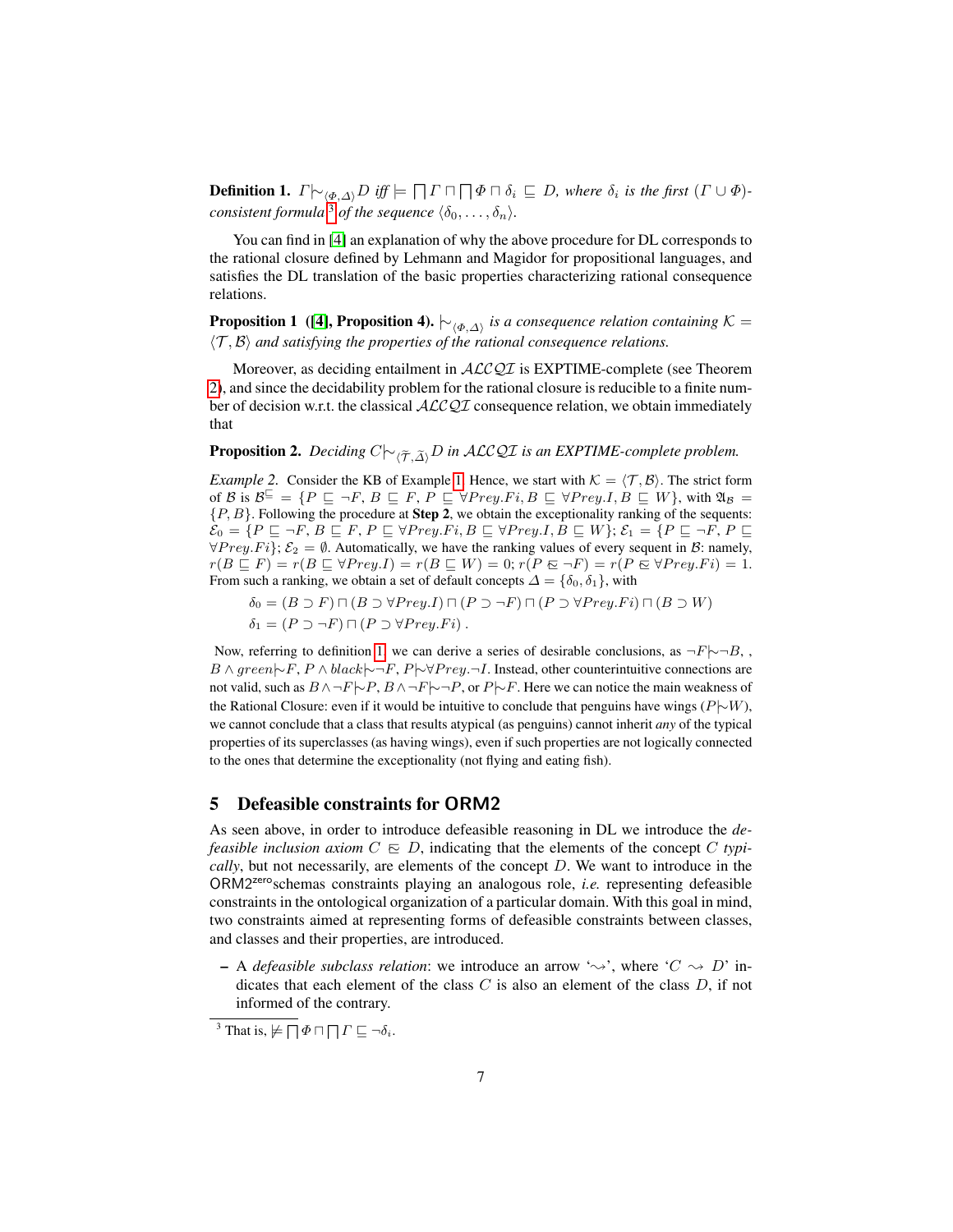

<span id="page-7-0"></span>Fig. 2. Example [3,](#page-6-2) strict (left) and defeasible (right) version. Table 2. ALCQI encoding of the ORM2<sup>zero</sup> 'Non-Flying Birds' example.

| Signature: | Bird, Penguin, WingyObject,<br>FlyingObject, Non FlyingObject, Object                                                                         |
|------------|-----------------------------------------------------------------------------------------------------------------------------------------------|
|            | Subtyping Constraints: FlyingObject $\sqcup$ Non FlyingObject $\sqsubset$ Object<br>FlyingObject $\sqsubseteq \neg^{\text{Non}}$ FlyingObject |
|            | Penguin $\sqsubseteq$ Bird, Penguin $\sqsubseteq$ Non Flying Object<br>Bird $\sqsubseteq$ WingyObject, Bird $\sqsubseteq$ FlyingObject        |

*Example 3 (Defeasible subclass relation).* Consider figure [2.](#page-7-0) The schema on the left represents in ORM2 the classic penguin example: penguins are birds and do not fly (the class Penguin is a subclass, respectively, of the classes Birds and Non-FlyingObj), while birds fly and have wings (the class Birds is a subclass, respectively, of the classes FlyingObj and WingyObj). The translation procedure into  $ALCQI$  gives back the TBox  $T$  in table 2. From T we can derive that the schema is inconsistent, since we have  $T \models \neg \text{Penguin}, i.e.$  the concept Penguin must be empty. We can modify the knowledge base introducing defeasible information, in particular stating that birds *typically* fly and *typically* have wings, and penguins *typically* do not fly. In this way we obtain the schema on the right, and in  $ALCQI$  we obtain a set B = {Bird ∈ WingyObject, Bird ∈ FlyingObject, Penguin ∈ NonFlyingObject}, substituting the corresponding classical inclusion axioms in the TBox.

– A *defeasible mandatory participation*: we introduce a new mandatory participation constraint ' $\Box$ ', to use instead of the classically mandatory constraint ' $\bullet$ '. If the connection between a class C and a relation R is constrained by a constraint  $\Box$ , we read it as 'each element of the class  $C$  participates to the relation  $R$ , if we are not informed of the contrary'.

<span id="page-7-1"></span>*Example 4 (Defeasible mandatory participation).* Consider figure [3.](#page-8-0) The schema represents the organization of a firm: the class Manager is a subclass of the class Employee, and every employee *must* work for a project. while every project must have at least an employee working on it. The class Manager is partitioned into AreaManager and TopManager. Each top manager mandatorily manages a project. The translation procedure into ALCQI of the left version of the schema gives back the TBox  $\mathcal T$  in table 3. Since managing and working for a project are not compatible roles,  $\mathcal T$  implies that the class TopManager is empty, since a top manager would manage and would work for a project at the same time. Instead, if we declare that *typically* an employee works for a project, we can consider the top managers as exceptional kind of employees; hence we substitute the mandatory constraint between Employee and WorkFor with a defeasible constraint (*i.e.* the schema on the right in figure [3\)](#page-8-0); from such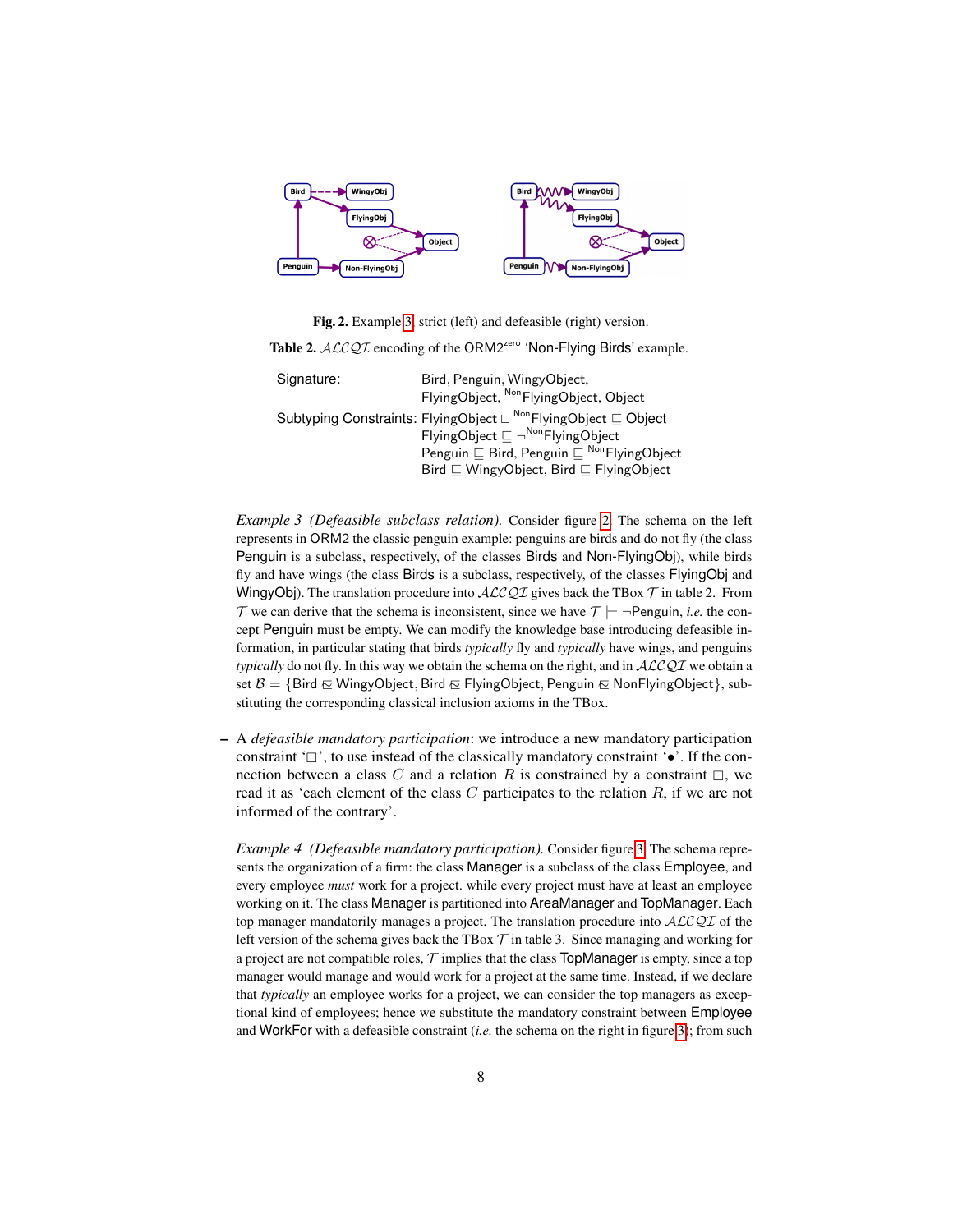

Fig. 3. Example [4,](#page-7-1) strict (left) and defeasible (right) version.

<span id="page-8-0"></span>Table 3. ALCQI encoding of the ORM2<sup>zero</sup> 'Non-Managing Employees' example. Notice that: (i) according to the introduced encoding, the relations WorksFor, Manages have been reified into atomic concepts, and (ii) for the sake of clarity, we write  $\exists R^- \ldotp C \sqsubseteq D$  instead of  $C \sqsubseteq \exists R^- \ldotp D$ ).

| Signature:                    | Employee, Manager, AreaManager, TopManager, Project,<br>WorksFor, Manages, $A_{T1}$ , $A_{T2}$<br>f1, f2, f3                                                                                                                                                                                                                                                                                                                                                                                  |
|-------------------------------|-----------------------------------------------------------------------------------------------------------------------------------------------------------------------------------------------------------------------------------------------------------------------------------------------------------------------------------------------------------------------------------------------------------------------------------------------------------------------------------------------|
| Background axioms:            | $T \sqsubset A_{T1} \sqcup A_{T2}$<br>$\top \sqsubseteq (\leq 1f1.\top), \top \sqsubseteq (\leq 1f2.\top)$<br>$\forall f1. \bot \sqsubseteq \forall f2. \bot, \forall f2. \bot \sqsubseteq \forall f3. \bot$<br>$A_{T2} \equiv \exists f1.A_{T1} \sqcap \exists f2.A_{T1} \sqcap \forall f3.\bot$<br>WorksFor $\Box A_{T2}$ , Manages $\Box A_{T2}$<br>Employee $\Box A_{\top 1}$ , Manager $\Box A_{\top 1}$ ,<br>AreaManager $\sqsubseteq A_{\top 1}$ , TopManager $\sqsubseteq A_{\top 1}$ |
| Typing Constraints:           | WorksFor $\sqsubseteq \exists f1^-$ . Employee, WorksFor $\sqsubseteq \exists f2^-$ . Project<br>Manages $\Box$ $\exists$ f1 <sup>-</sup> . TopManager, Manages $\Box$ $\exists$ f2 <sup>-</sup> . Project                                                                                                                                                                                                                                                                                    |
| <b>Frequency Constraints:</b> | $\exists$ f1 <sup>-</sup> .Manages $\Box$ = 1 f1 <sup>-</sup> .Manages                                                                                                                                                                                                                                                                                                                                                                                                                        |
| <b>Mandatory Constraints:</b> | Employee $\Box$ $\exists$ f1 <sup>-</sup> . WorksFor<br>TopManager $\Box$ $\exists$ f1 <sup>-</sup> . Manages<br>Project $\Box$ $\exists$ f2 <sup>-</sup> . WorksFor<br>Project $\Box$ $\exists$ f2 <sup>-</sup> . Manages                                                                                                                                                                                                                                                                    |
| <b>Exclusion Constraints:</b> | $\exists$ f1 <sup>-</sup> .WorksFor $\sqsubseteq$ A <sub>T2</sub> $\sqcap$ $\neg$ $\exists$ f1.Manages                                                                                                                                                                                                                                                                                                                                                                                        |
| <b>Subtyping Constraints:</b> | Manager $\sqsubseteq$ Employee $\sqcap$ (AreaManager $\sqcup$ TopeManager)<br>AreaManager $\sqsubset \neg \mathsf{TopeManager}$                                                                                                                                                                                                                                                                                                                                                               |

a change we obtain a knowledge base as the one above, but with the defeasible inclusion axiom Employee  $\boldsymbol{\epsilon} \equiv \exists f1^-$ .WorksFor instead of the axiom Employee  $\boldsymbol{\epsilon} \equiv \exists f1^-$ .WorksFor.

Introducing such constraints, we introduce the forms of defeasible subsumptions appropriate for modeling nonmonotonic reasoning. In particular:

- A subclass relation, as the ones in example [3,](#page-6-2) is translated into an inclusion axiom  $C \sqsubseteq D$ , and correspondingly we translate the defeasible connection  $C \rightarrow D$  into a defeasible inclusion axiom  $C \nightharpoonup D$ .
- Analogously, consider the strict form of the example [4.](#page-7-1) The mandatory participation of the class B to the role  $A_N$  is translated into the axiom B  $\subseteq \exists f1^-.A_N$ . If we use the defeasible mandatory participation constraint, we simply translate the structure using the defeasible inclusion  $\Xi$ , obtaining the axiom B  $\Xi$  ∃f1<sup>-</sup>.A<sub>N</sub>.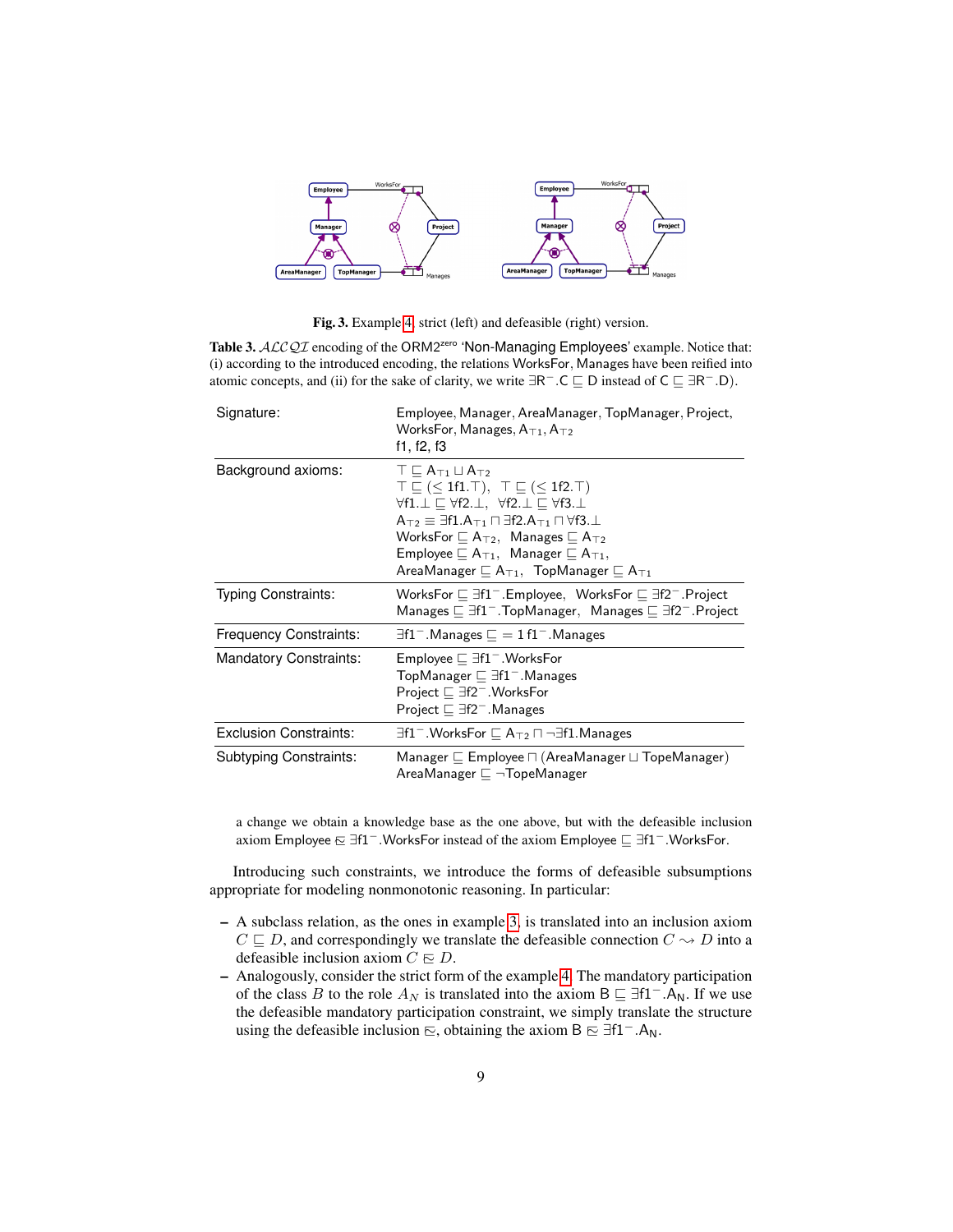Hence, from a ORM graph with defeasible constraints we obtain an  $ALCQI$  knowledge base  $K = \langle T, B \rangle$ , where T is a standard ALCQI Tbox containing concept inclusion axioms  $C \sqsubset D$ , while the set B contains defeasible axioms of the form  $C \sqsubset D$ . Once we have our knowledge base  $K$ , we apply to it the procedure presented in the previous section, in order to obtain the rational closure of the knowledge base.

Consistency. In ORM2, and in conceptual modeling languages in general, the notion of consistency is slightly different from the classical form of logical consistency. That is, generally from a logical point of view a knowledge base  $K$  is considered inconsistent only if we can classically derive a contradiction from it; in DLs that corresponds to saying that  $\mathcal{K} \models \top \sqsubseteq \bot$ , *i.e.* every concept in the knowledge base results empty. Instead, dealing with conceptual modeling schemas we generally desire that our model satisfies a stronger form of consistency constraint, that is, we want that none of the classes present in the schema are forced to be empty.

**Definition 2** (Strong consistency). A TBox  $T$  is strongly consistent *if none of the atomic concepts present in its axioms are forced to be empty, that is, if*  $\mathcal{T} \not\models \top \sqsubseteq \neg A$ *for every atomic concept* A *appearing in the inclusion axioms in* T *.*

As seen above, the introduction of defeasible constraints into ORM2<sup>zero</sup> allows to build schemas that in the standard notation would be considered inconsistent, but that, once introducing the defeasible constraints, allow for an instantiation such that all the classes result non-empty. Hence it is necessary to redefine the notion of consistency check in order to deal with such situations.

Such a consistency check is not problematic, since we can rely on the ranking procedure presented above. Consider a TBox  $T$  obtained by an ORM2<sup>zero</sup> schema, and indicate with C the set of all the atomic concepts used in  $\mathcal T$ . It is sufficient to check the exceptionality ranking of all the concepts in  $C$  with respect to  $T$ : if a concept  $C$  has an exceptionality ranking  $r(C) = n$ , with  $0 < n < \infty$ , then it represents an atypical situation, an exception, but that is compatible with the information conveyed by the defeasible inclusion axioms. For example, in the above examples the penguins and the top managers would be empty classes in the classical formalization, but using the defeasible approach they result exceptional classes in our schemas, and we can consider them as non-empty classes while still considering the schema as consistent. The only case in which a class has to be considered necessarily empty, is when it has  $\infty$  as ranking value: that means that, despite eliminating all the defeasible connections we can, such a concept still results empty. Then, the notion of strong consistency for ORM2zero with defeasible constraints is the following:

**Definition 3** (Strong consistency with defeasible constraints). A knowledge base  $K =$  $\langle \mathcal{T}, \mathcal{B} \rangle$  *is* strongly consistent *if none of the atomic concepts present in its axioms are forced to be empty, that is, if*  $r(A) \neq \infty$  *for every atomic concept* A *appearing in the inclusion axioms in* K*.*

Given a defeasible ORM2<sup>zero</sup>schema  $\Sigma$ , eliminate from it all the defeasible constraints (call  $\Sigma_{strict}$  the resulting schema). From the procedures defined above, it is immediate to see that if  $\Sigma_{strict}$  is a strongly inconsistent ORM2<sup>zero</sup>schema, in the 'classical' sense, then  $\Sigma$  is a strongly inconsistent defeasible schema: simply, if the negation of a concept is forced by the strict part of a schema, it will be necessarily forced at each ranking level, resulting in a ranking value of  $\infty$ .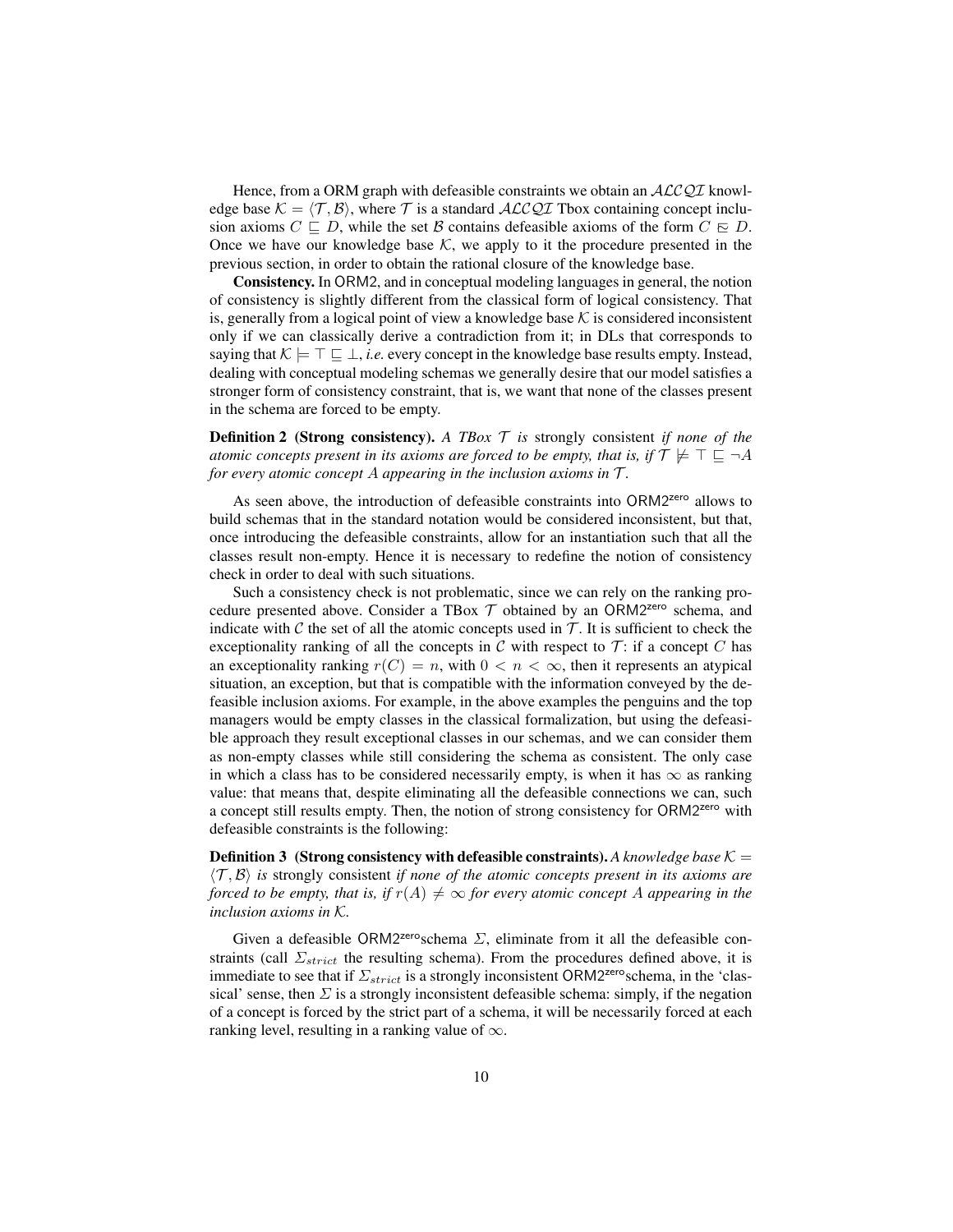On the other hand, there can be also strongly inconsistent defeasible schemas in which inconsistency depends not only on the strict part of the schema, but also on the defeasible part. For example, the schema in figure [4](#page-10-0) is inconsistent, since the class A results to have a ranking value of  $\infty$  (the schema declares that the class A is *directly* connected to two incompatible concepts). Now, we can check the results of the defined procedure in the examples presented.

*Example 5.* Consider example [3.](#page-6-2) From the translation of the defeasible form of the schema we conclude that the axiom Penguin  $\sqsubseteq$  NonFlyingObject has rank 1, while Bird  $\sqsubseteq$  WingyObject and Bird  $\sqsubseteq$  FlyingObject have rank 0, that means that we end up with two default concepts:

—  $\delta_0 := \bigcap \{\text{Penguin } \supset \text{NonFlyingObject}, \text{Bird } \supset \text{WingObject}, \text{Bird } \supset \text{FlyingObject}\};$  $- \delta_1$  := Penguin ⊃ NonFlyingObject

We can derive the same kind of conclusions as in example [2,](#page-6-0) and again we can see the limits of the rational closure, since we cannot derive the desirable conclusion that Penguin|∼WingyObject.

*Example 6.* Consider the knowledge base obtained in the example [4.](#page-7-1) We have only a defeasible inclusion axiom Employee  $\boldsymbol{\in}$  ∃f1<sup>−</sup>. WorksFor, and, since Employee does not turn out to be an exceptional concept, we end up with a single default concept in  $B$ :

–  $\delta_0 := \{ \text{Employee } \supset \exists f1^- \text{.WorksFor } \};$ 

Since TopManager is not consistent with all the strict information contained in the schema plus  $\delta_0$ , we cannot associate  $\delta_0$  to TopManager and, despite we have the information that for non-exceptional cases an employee works for a project, we are not forced to conclude that for the exceptional class of the top managers.

## 6 Conclusions and further work

In this paper we have presented a way to implement a form of defeasible reasoning into the ORM2 formalism. Exploiting the possibility of encoding ORM2<sup>zero</sup>, that represents a big portion of the ORM2 language, into the description logic  $\mathcal{ALCQI}$  on one hand, and a procedure appropriate for modeling one of the main forms of nonmonotonic reasoning, *i.e.* rational closure, into DLs on the other hand, we have defined two new constraints, a *defeasible subclass relation* and a *defeasible mandatory participation*, that are appropriate for modeling defeasible information into ORM2, and that, once translated into  $ALCQI$ , allow for the use of the procedures characterizing rational closure to reason about the information contained into an ORM2<sup>zero</sup> schema.

<span id="page-10-0"></span>The present proposal deals only with reasoning on the information contained in the TBox obtained from an ORM2 schema, but, once we have done the rational closure of



Fig. 4. Inconsistent schema.